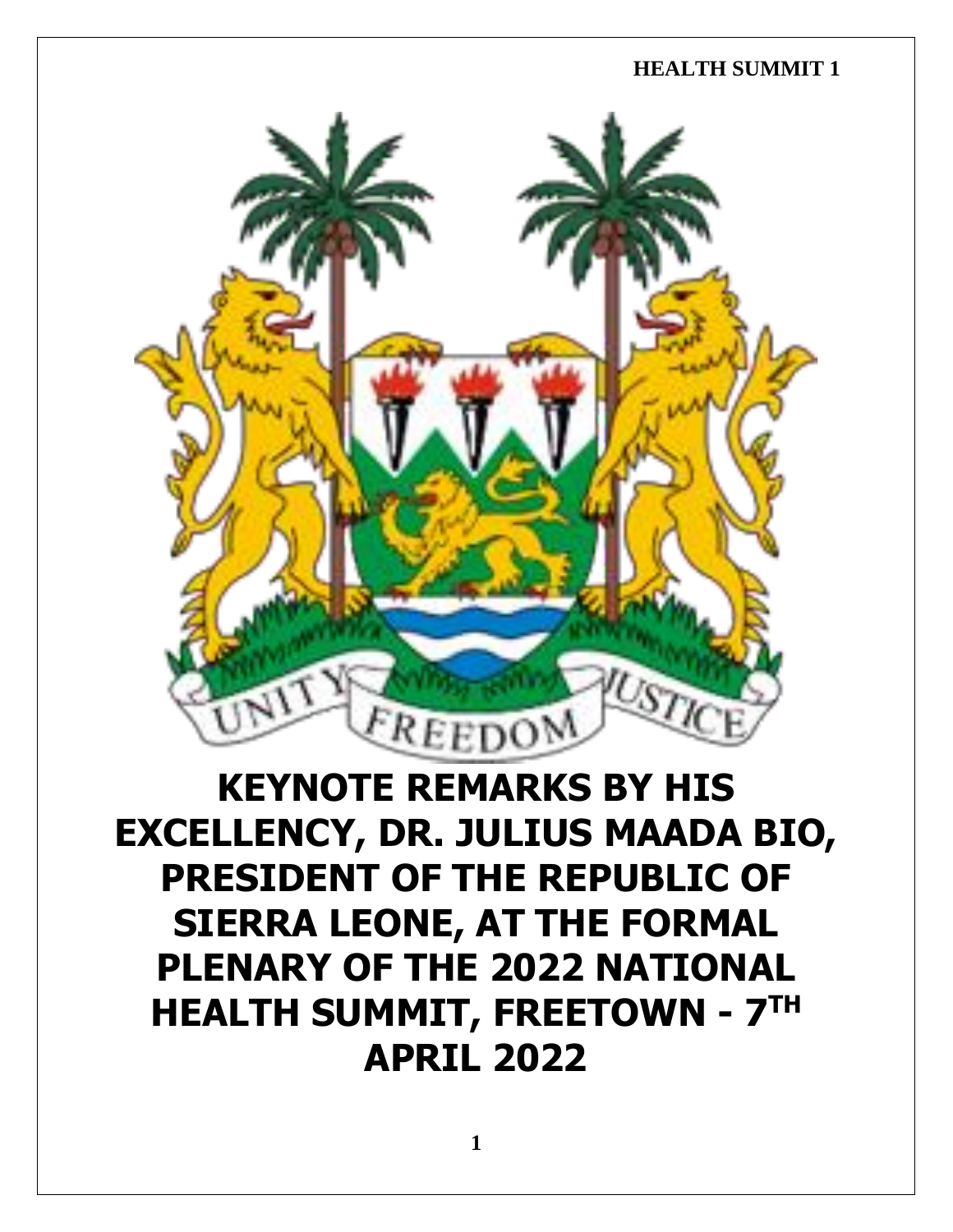The Honourable Vice President, Ministers of Government, Honourable Members of Parliament, Members of the Diplomatic and Consular Corps, Our Development Partners, Mayors of Municipalities and Revered Traditional Leaders, Distinguished Ladies and Gentlemen, Good morning

1. I have listened to many stories of loss, fear, anxiety, and of joy. Today, I will focus on an indicative story of joy.

2. There is the story about a young mother at Moyamba Junction who beamed with pride as she held her newborn in her arms surrounded by skilled healthcare workers in a well-lit community health centre. This child had lived. It was the first time she had ever delivered a child at a community health centre. She had been brought to the hospital by an ambulance in the national ambulance fleet that serves her village just outside Moyamba Junction.

3. Three years from then, that child will attend an early learning centre at Moyamba Junction, adjacent to her mother's retail stall. Five years from then, that child will attend primary school tuition-free, be provided with teaching and learning materials, be fed with nutritious meals, and be taught by a highly-skilled school teacher.

4. She will live in Moyamba Junction, a town that, in the last four years has had a paved high-grade highway to Moyamba and all outlying towns and villages, a town that now has off-grid solar electricity, potable water, and much improved schools.

5. Exactly three years ago at TED in Vancouver, I told the world that "I wake up every day believing that our country should no longer be defined by the stigma of the past. The future offers more hope and opportunity for all. It matters more to me that young men and women all across the country can imagine for themselves that they too can be and are part of this story of our nation. I want to challenge them to build a country where 3-year-olds like my daughter, Amina, can grow up with good governance, quality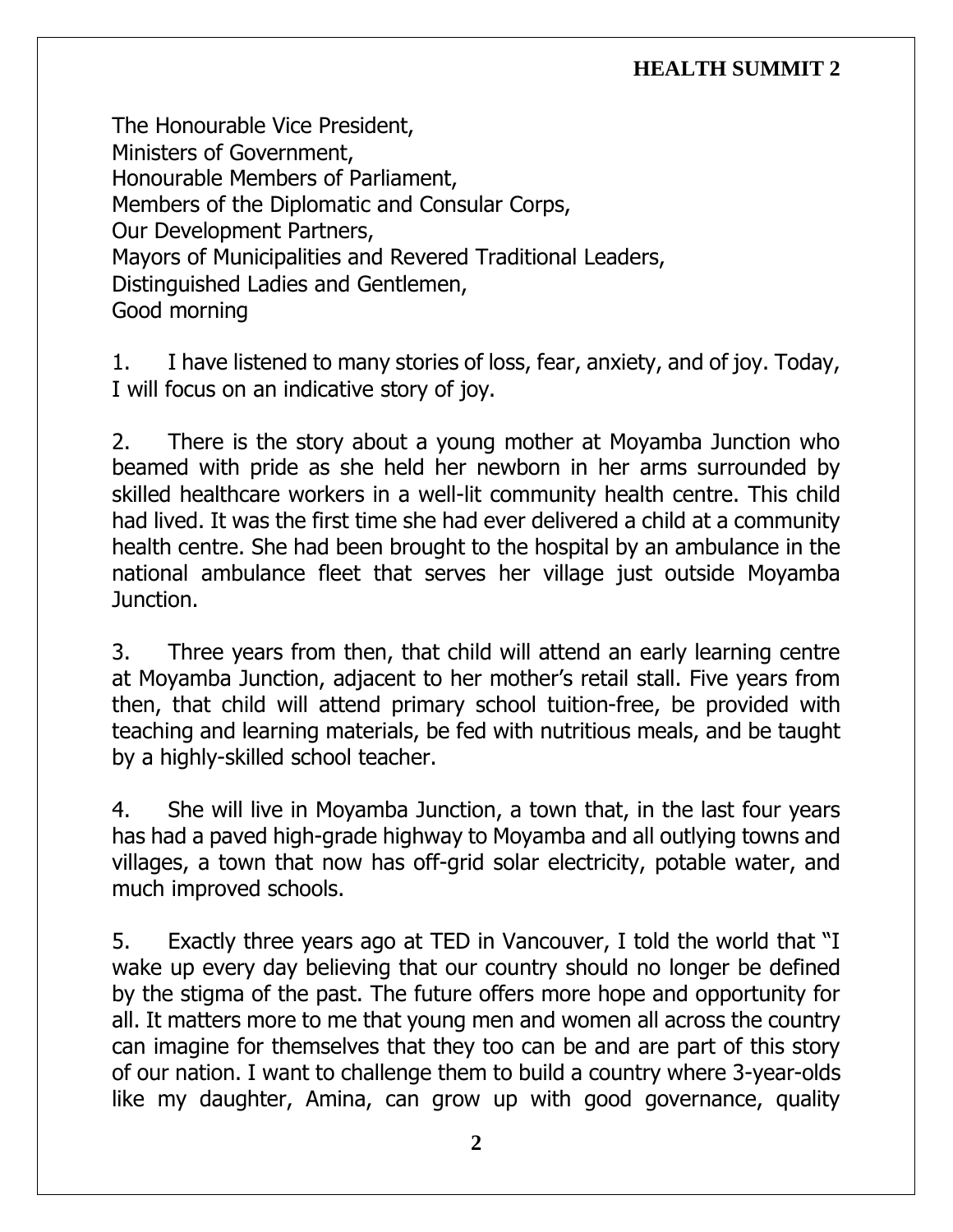education, healthcare, and good infrastructure." This is the challenge to which we should continue to rise. This is how we change the story of our nation.

6. This year's theme, "Health Promotion for Well-being, Equity and Sustainable Development" resonates with goals my Government set in our manifesto commitments five years ago and outcomes we described and have been working towards in our Medium-Term National Development Plan. It also aligns with international commitments we have made to work toward Universal Health Coverage and Sustainable Development Goals.

7. So let me, therefore, start by thanking our development partners, friends, policymakers and leaders, and most especially, healthcare workers right across Sierra Leones for believing in, supporting, and working assiduously towards our collective vision of improving health outcomes and providing equitable access to affordable, quality healthcare.

8. I challenged again at TED that "The most audacious and nationchanging events or policies or even personal choices happen when we ask, "Why not," then make bold choices, and ensure those bold choices happen." We made a bold choice to improve human capital development.

9. We asked ourselves "why not" get an improved healthcare delivery system; set priorities that are sustainable, fair, and deliver health outcomes that close health disparities; reduce maternal and child mortality; provide malnourished children with nutritious meals; reduce the incidence of malaria and other disease burdens; increase vaccination and immunisation rates; recruit and train more health workers; raise their pay and provide healthcare workers with health insurance and improved service conditions; deliver improved mental healthcare and enhanced services to persons living with HIV, TB, and Leprosy; regularise the delivery of drugs through a new drugs supply agency; upgrade healthcare infrastructure and laboratories right across the country so one is available to every Sierra Leonean within a five mile radius; enhance and expand a national ambulance service; develop focused strategic plans and health sector policies; restructure our disease surveillance systems and successfully fight off epidemics and pandemics; operationalise an affordable health insurance scheme; introduce an innovative national health-on-wheels scheme; revamp the leadership and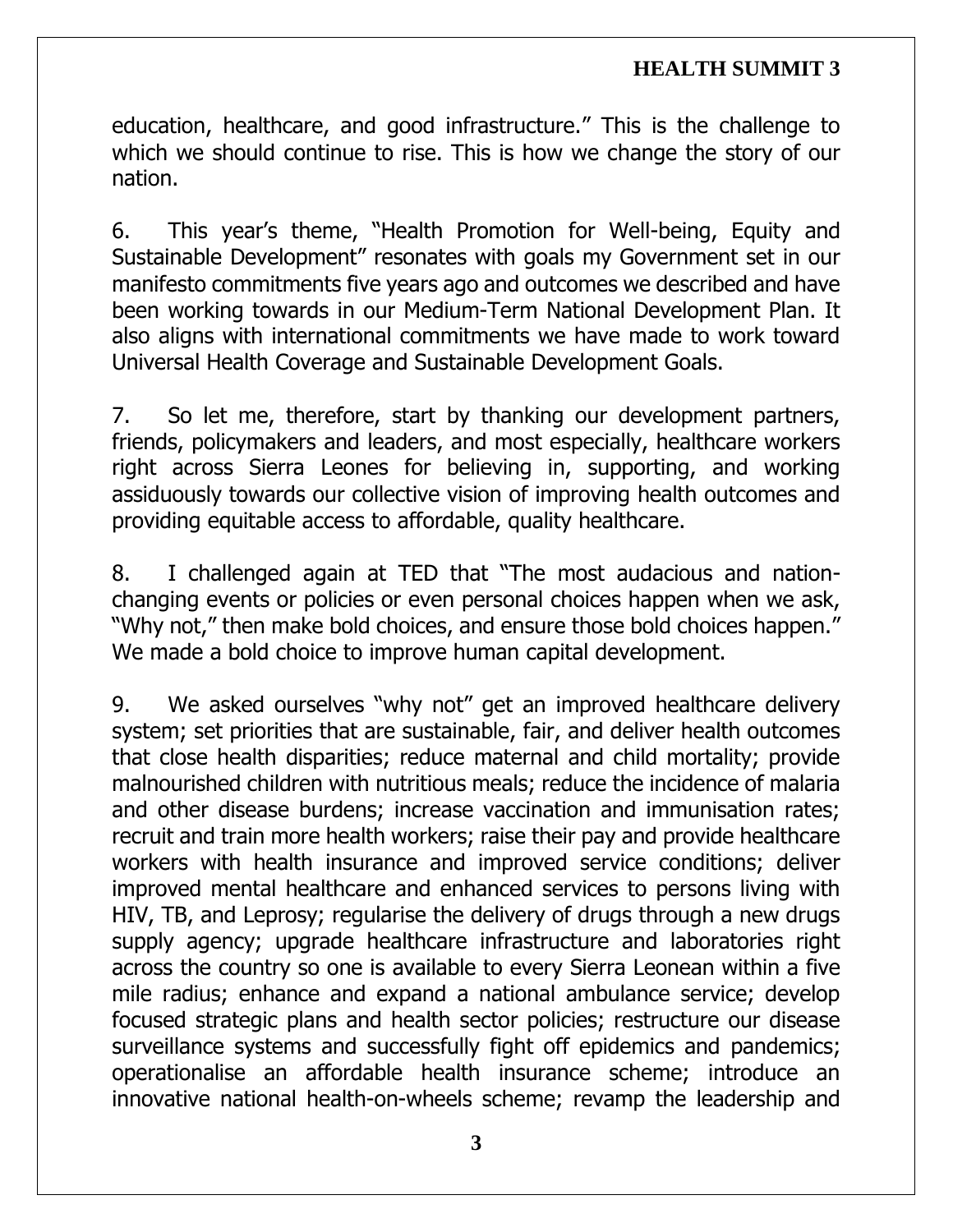rework the future of health care delivery in this country; and, work with the private sector on new infrastructure and other investments? All of these we have achieved and more.

10. These are irreversible and indelible gains that have saved lives and stand above trifling political rhetoric. These gains are about improving the lives of Sierra Leoneans. We asked ourselves, "why not" and we are delivering.

11. Let me acknowledge here that these gains have been achieved with technical advice, resource mobilisation, and the goodwill of our partners and friends. Permit me to single out Global Fund for their \$160M grant to support the fight against HIV, TB, Malaria, and Leprosy and for improving health management information systems through digitalisation. Also, I want to again thank the World Bank for their grant of \$60 million to strengthen health systems in some of the poorest, health-deprived areas of our country.

12. We also thank the Government and People of the People's Republic of China for their support throughout COVID and for their recent donation of four fully equipped mobile health clinics that will expand health care coverage to more areas of our country.

13. To our implementing partners and every development partner that has built health clinics, helped train health workers, provided vaccines and health care equipment, promoted women's health, and supported nourishment and feeding programmes at no cost to Government, thank you. To you, we owe a debt of gratitude.

14. We are doing our part. The government has increased the health care budget and will soon spend in excess of Le70 Billion in infrastructural upgrades of 100% of all major Government hospitals across the country irrespective of region.

15. We remain focused on WHO's interpretation of Universal Health Coverage goals that "all people and communities [in Sierra Leone] can use the promotive, preventive, curative, rehabilitative and palliative health services they need, of sufficient quality to be effective, while also ensuring that the use of these services does not expose the user to financial hardship."